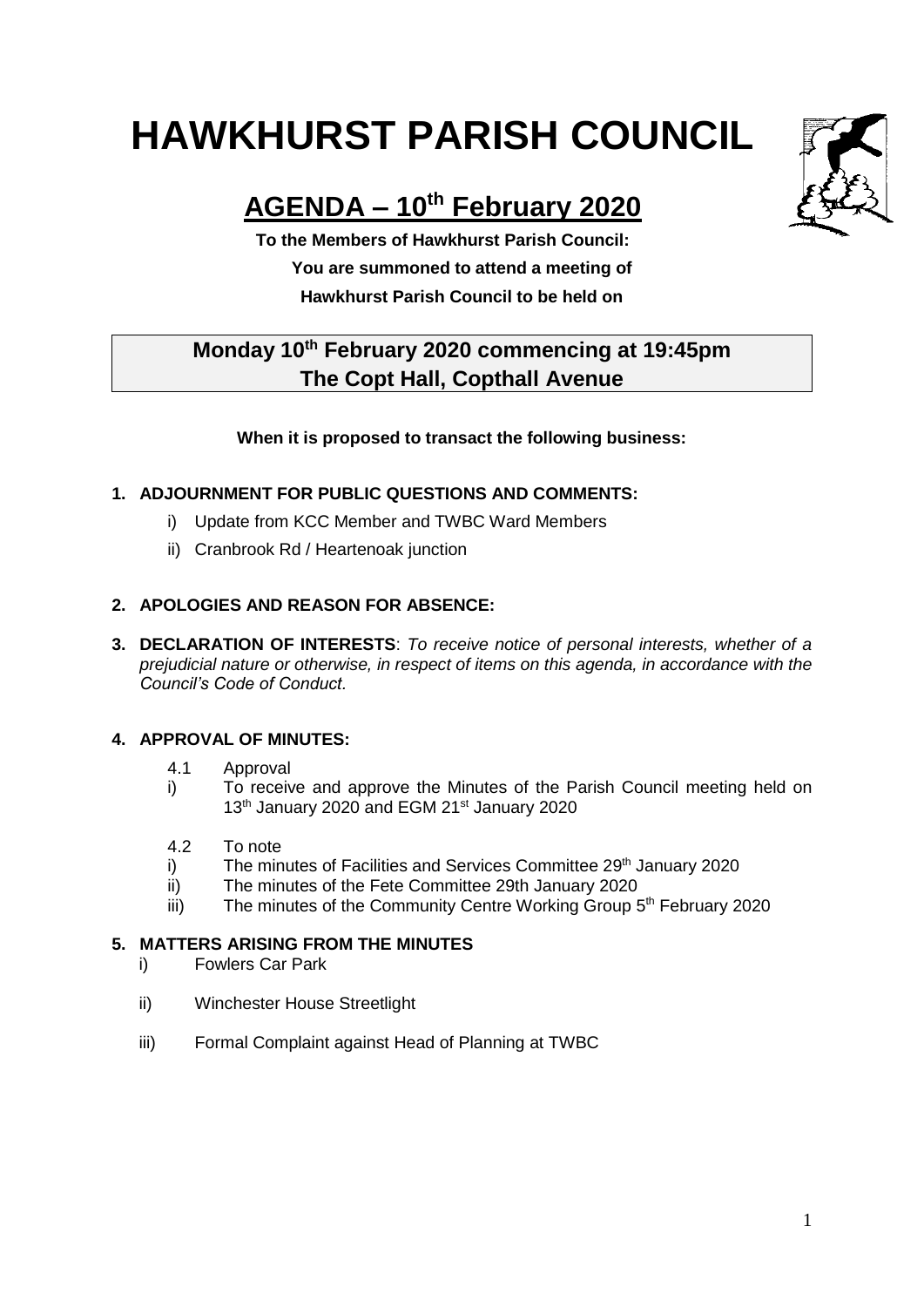#### **6. PLANNING**

#### 6.1 Planning applications to be considered

| <b>No</b> | <b>Application</b><br><b>No</b> | <b>Proposal</b>                                                                                                                                                                                                      | <b>Location</b>                                                           |
|-----------|---------------------------------|----------------------------------------------------------------------------------------------------------------------------------------------------------------------------------------------------------------------|---------------------------------------------------------------------------|
|           | 73 19/03566/FULL Demolition     | of<br>replacement with new bungalow                                                                                                                                                                                  | existing dwelling and Little Cowden Farm, Horns<br>Rd, Hawkhurst TN18 4QS |
|           | 74 19/03502/OUT                 | Outline (Access, Layout and scale not Hawthorn Cottage, Ockley<br>reserved) – Demolition of existing garage; Lane, Hawkhurst<br>construction of a new detached dwelling 4DW<br>within the garden of Hawthorn Cottage | <b>TN18</b>                                                               |
|           | 75 19/03098/Full                | Erection of a fence -retrospective                                                                                                                                                                                   | 4, Iddenden Cottages, High<br>Street, Hawkhurst TN18<br>4PT               |
|           | 76 19/03637/Full                | Erection of 9 dwellings together with Land<br>associated parking and landscaping                                                                                                                                     | Santer<br>Rear<br><b>of</b><br>House,<br>Red<br>Oak<br>Hawkhurst          |
|           | 77 20/00058/Full                | Variation of condition 11 (approved levels) Land to the<br>of 18/02165/Full – amendment to proposed Heartenoak,<br>site levels                                                                                       | East<br>οf<br>Hawkhurst<br>Kent                                           |
|           | 78 20/00005/Full                | Installation of paddle stairs and window 10,<br>store within existing loft.                                                                                                                                          | Close,<br><b>Norris</b><br>Hawkhurst TN18 4EN                             |
|           | 79 20/00210/TPO                 | Trees - Ash (t1 and T2) Fell two trees                                                                                                                                                                               | <b>Dickens</b><br>Way,<br>8,<br><b>TN18</b><br>Hawkhurst,<br>Kent<br>4PQ  |
|           | 80 20/00032/Full                | Loft conversation and roof lights                                                                                                                                                                                    | Gun Green Oast, Water<br>Lane, Kent TN18 5BA                              |

6.2 Planning information - on file - Note approval of Copt Hall planning application 19/03569/Outline

#### **7 MATTERS FOR FURTHER DISCUSSION:**

- 7.1 Information regarding Hawkhurst Parish Council Election 7<sup>th</sup> May 2020
- 7.2 Update on planning challenges and Hawkhurst NDP
- 7.3 Council Budget monitoring report 1<sup>st</sup> April 219 31<sup>st</sup> December 2019
- 7.4 Risk Assessments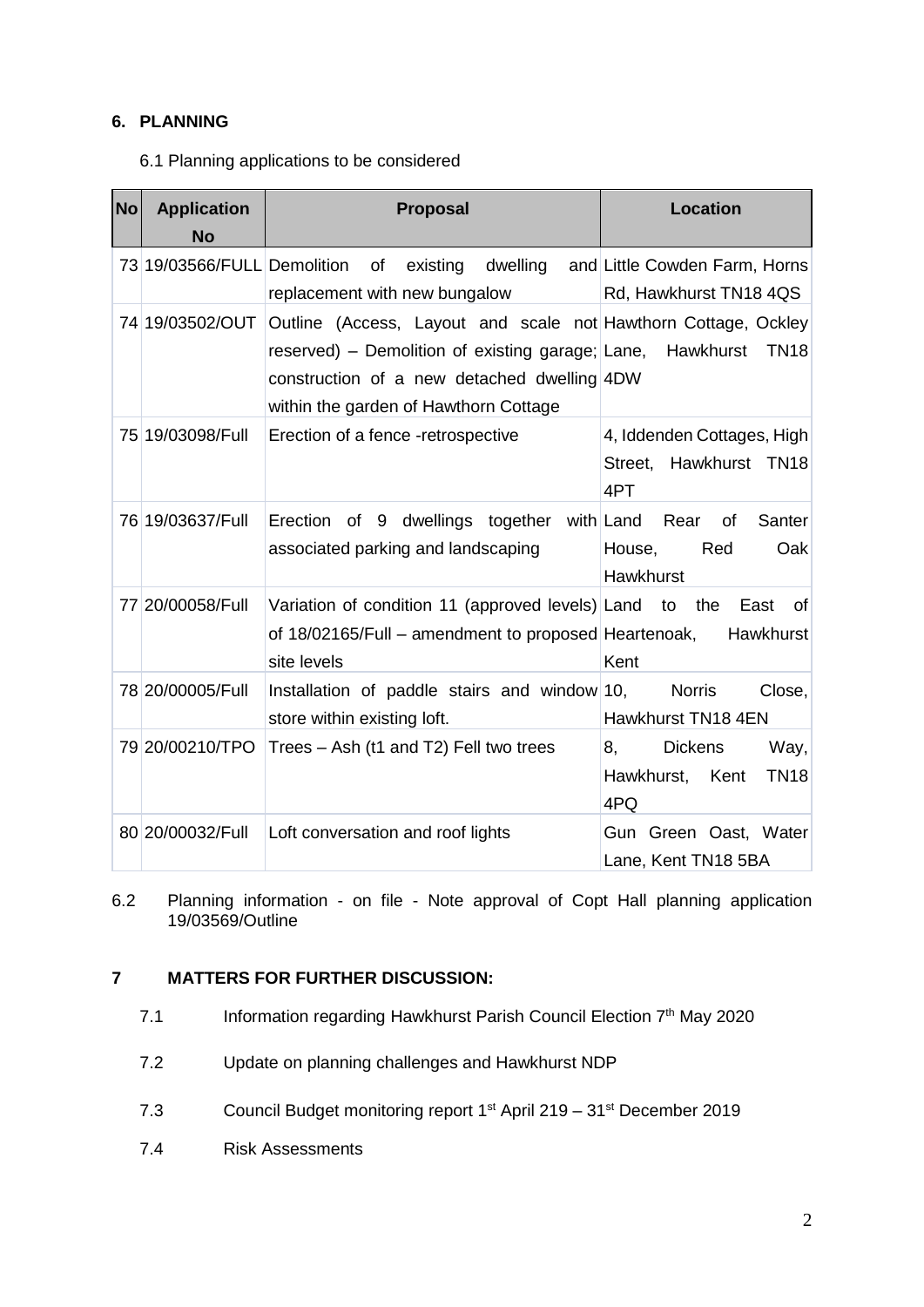7.5 Hawkhurst Parish Council response to Kent County Council "Strategic Statement" Five Year Plan.

#### **8 REPORTS OF COMMITTEE CHAIRMEN AND UPDATES**

- i) Facilities and Services Committee Cllr Fitzpatrick, see action plan on file
- ii) Strategy, Administration and Projects Committee Next meeting Monday  $17<sup>th</sup>$ February 2020, 7:45pm
- iii) Personnel next meeting to be confirmed.
- iv) Community Centre Working Group Cllr Whittle, see minutes
- v) Fete Committee Cllr Hunt see minutes

#### **9. FINANCE:**

9.1 Monthly Income and expenditure

#### Add table

9.2 Agreement to pay payments schedule

#### **10. CORRESPONDENCE – see file**

| No         | <b>Date</b> | <b>From</b>                              | <b>Issue</b>                                                           |
|------------|-------------|------------------------------------------|------------------------------------------------------------------------|
|            | 30.1.20     | Resident                                 | Issue regarding waste collection                                       |
| $\sqrt{2}$ | 27.1.20     | Rydon House                              | Letter regarding Birchfield Grove                                      |
| 3          | 6.1.20      | <b>KCC</b>                               | Consultation on Five Year Plan - draft<br>response on file for comment |
| 4          | 3.2.20      | <b>Millward Designer</b><br><b>Homes</b> | Proposal to name a crescent after Sgt Edward<br>Manton                 |

#### **11. NOTES & INFORMATION – see file**

| <b>No</b> | Date   | <b>From</b>                | <b>Issue</b>           |
|-----------|--------|----------------------------|------------------------|
|           | 7.1.20 | <b>Kent Wildlife Trust</b> | General information    |
|           | 1.1.20 | <b>HCT 2018</b>            | Newsletter             |
|           | 5.2.20 | KCC                        | <b>Keep Kent Clean</b> |

#### **12. BURIALS AND MEMORIALS**

| <b>No</b> | Date      | <b>Name</b>         |                     |
|-----------|-----------|---------------------|---------------------|
|           | 15.1.2020 | <b>Godfrey Bull</b> | Internment of ashes |
|           | 24.1.2020 | <b>Ronald Catt</b>  | <b>Burial</b>       |
|           | 5.2.2020  | Carol Williamson    | <b>Burial</b>       |